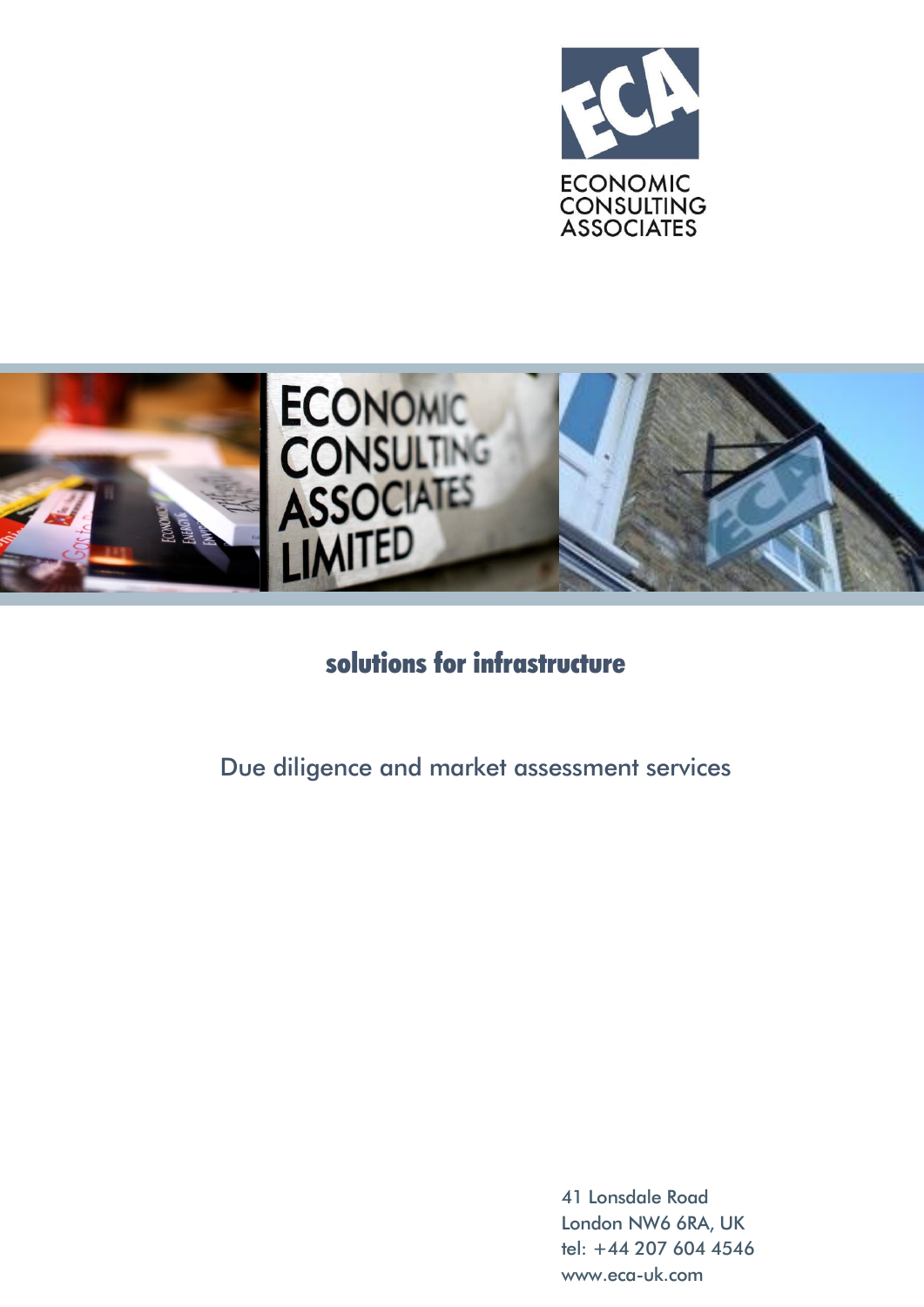ECA provides economic consulting advice in infrastructure services for utilities, investors, governments, regulators and financial institutions worldwide.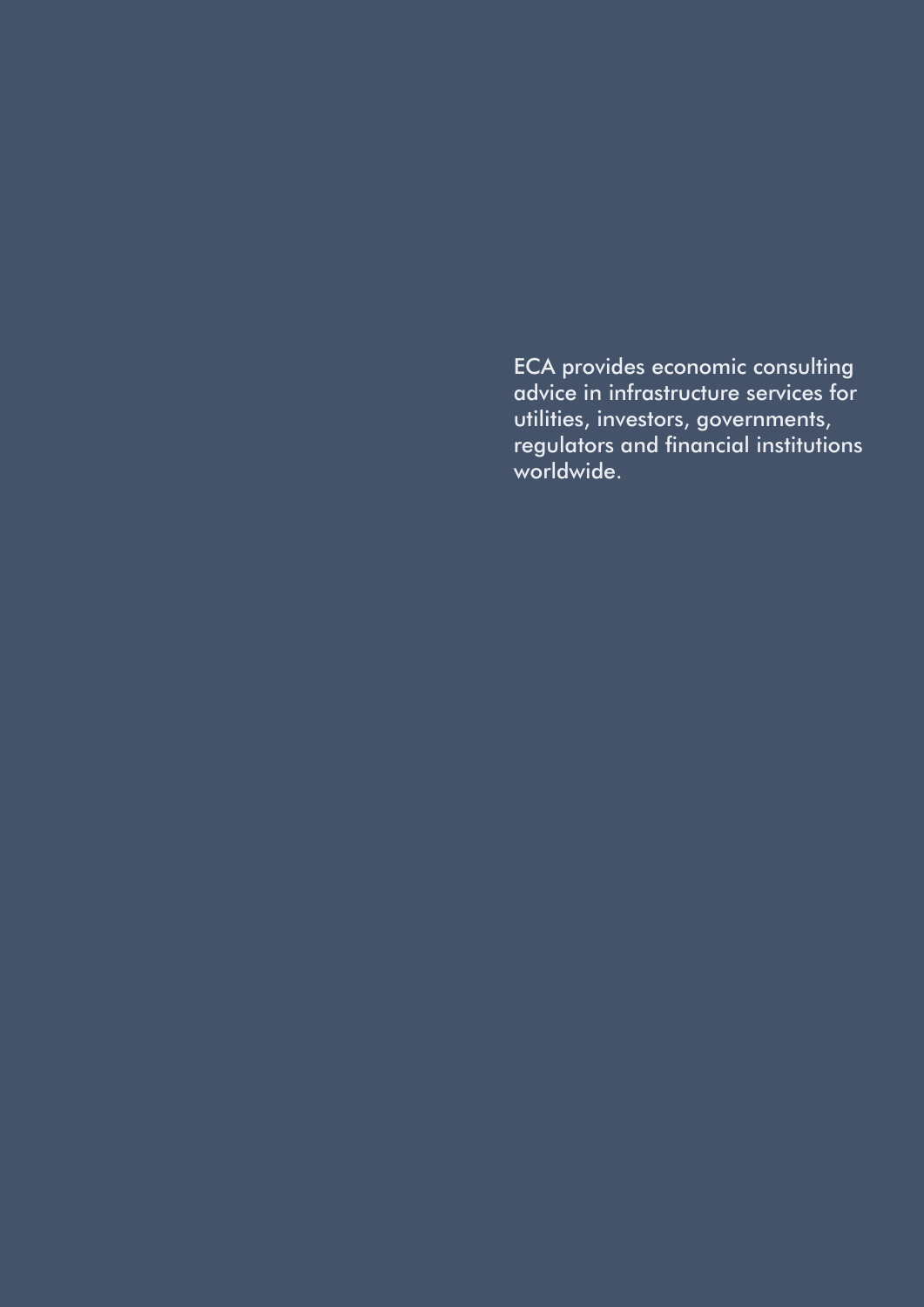

ECA has undertaken more than 500 assignments in over 70 countries since 1997. A small selection of these are shown here.

#### Market due diligence for power generation projects in Turkey

ECA acted as lenders' advisers to assess the current and future regulatory framework in electricity and gas, long term scenarios for the electricity market including plant dispatch and market prices.

#### Financial assessment of electricity distribution companies

Financial due diligence for the Hanoi and Ho Chi Minh City distribution companies ahead of a planned ADB loan to fund transmission and distribution network expansion.

#### Market study of gas transmission expansion

Assessment of key regulatory and commercial risks for possible EBRD financing of Macedonian gas transmission expansion systems.

# Introducing ECA

ECA was formed in 1997 to provide economic and regulatory consulting services to industry and government. Since then, we have undertaken more than 500 assignments in over 70 countries, covering large and small developed and emerging markets on all continents.

Our core team of 16 professionals is based in offices in London, Bangkok and Auckland. All permanent staff members hold qualifications in economics, engineering or both, supplemented by many years practical experience. They are supported by an established network of associates with legal, technical and financial expertise.

Our approach is focused on providing structured solutions supported by rigorous quantitative analysis drawing in particular on the conceptual insights offered by economics.

ECA's experience has traditionally been strongest in the energy sector but the firm has recently strengthened its expertise in water and urban services with new senior team members. We also have highly relevant experience in multi-sector work including telecoms and transport.

Our wide range of services can be grouped into five main areas:

- **Q** Commercial and regulatory due diligences
- **Policy and strategy advice**
- **Q** Markets and regulation
- **Q** Pricing and cost analysis
- **Investment planning and** financing

## ECA's geographical presence and experience

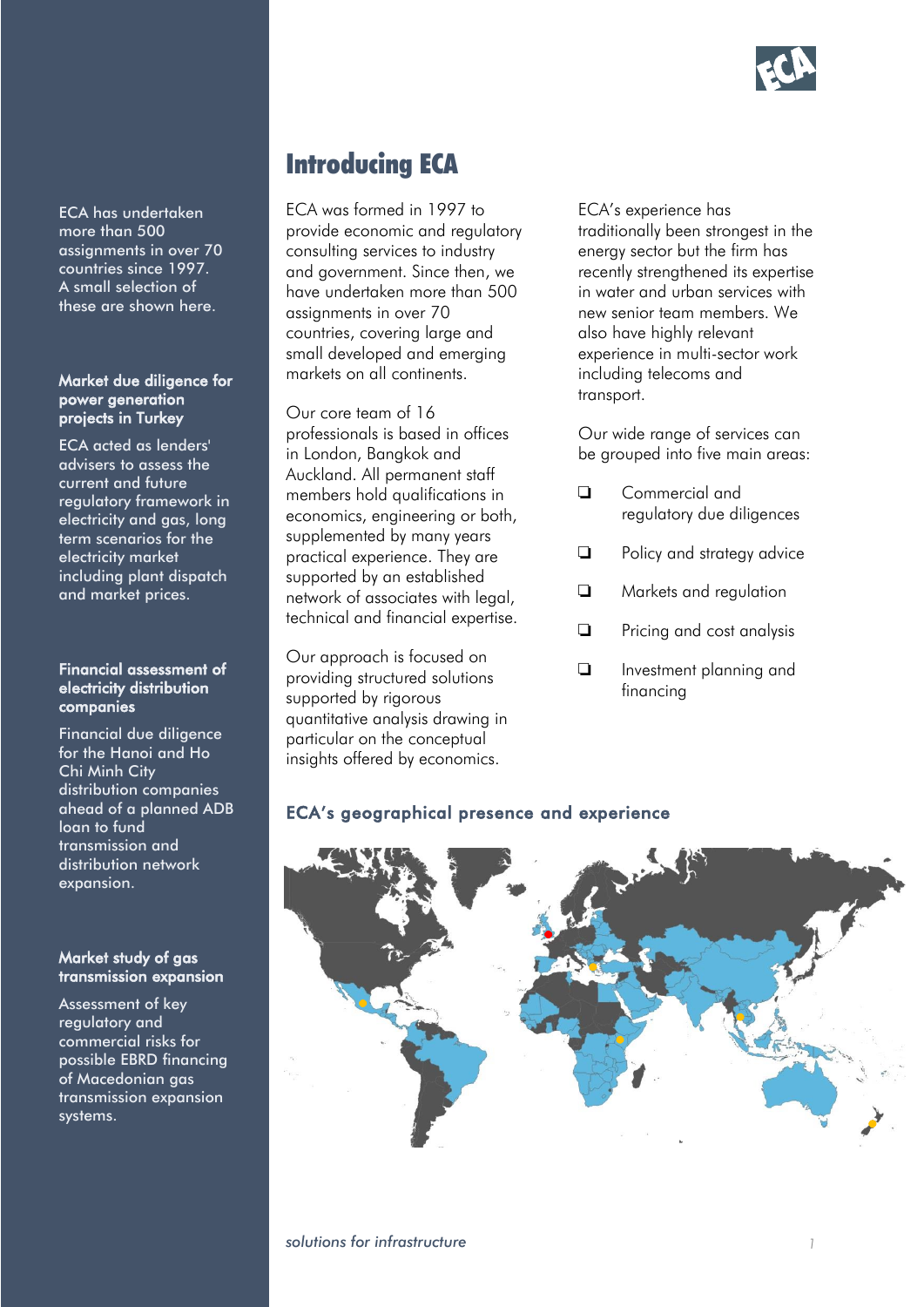

#### Renewable energy project due diligences

Commercial, market and regulatory risk analyses of the Romanian and Bulgarian electricity markets for several large scale wind and solar projects.

#### Turkey power generation market study

The study covered a review and assessment of the regulatory and market issues in electricity and gas, as well as detailed modelling and analysis of the electricity market and future prices.

Investment appraisals for projects in the water sector in Africa

As the financial and institutional experts for the EIB, ECA advised on the financial sustainability, cofinancing opportunities, economic viability, institutional arrangements, and opportunities for PPP for five projects in the water sector in Zambia, Ghana, Burundi and Rwanda.

#### Due diligences

ECA provides advice to private investors as well as international financial institutions on the major risks for investments in the water and energy sectors. As part of these studies, we assess the key commercial risks on the basis of projected demand dynamics, the major regulatory risks and financial risks of potential investments. Our clients include large international banks, investment funds, independent power generation project developers as well as IFC, EIB, EBRD and the World Bank. We have extensive experience in the power and gas market in Turkey and have also conducted due diligences in South East Europe, Sub Saharan Africa and South East Asia.

## Policy and strategy advice

We provide strategy advice to companies and policy advice to governments, working at various levels. Recent examples include the role of the infrastructure sector in alleviating the impacts of the global economic downturn on Botswana, the optimal future fuel mix for Thailand and actions for emerging East Asian economies to improve environmental sustainability and energy supply security.

## Markets and regulation

Our market and regulation services are concentrated in the energy sector. Our advice and support to governments and regulators includes conceptual design, impact analysis, drafting rules and operational

assessments for energy markets, network access conditions and connections. In Turkey, for example, we worked with the regulator to develop the initial electricity market design manual. Over five years later, we continue to support the evolving market, most recently on the design of a capacity support mechanism.

## Pricing and cost analysis

Pricing and cost analysis is at the heart of much of our work for both private companies and public sector clients — estimating the costs of service and designing tariff structures to recover these in an economically efficient manner. With the increasing spread of liberalised markets, our expertise has extended beyond such traditional pricing studies, to include analysis of the impacts of pricing systems on market competition, customer behaviour and the environmental outcomes. We also advise on addressing affordability concerns including support to low-income households and linking subsidies to the delivery of outputs.

## Investment planning and financing

Our investment expertise is grounded in detailed economic and financial analysis of markets. Recent example analyses include a bankable market study of gas storage in Central Europe and the assessment of the benefits of a Black Sea electricity 'ring'. This expertise is supplemented by our experience in designing public and private financing structures.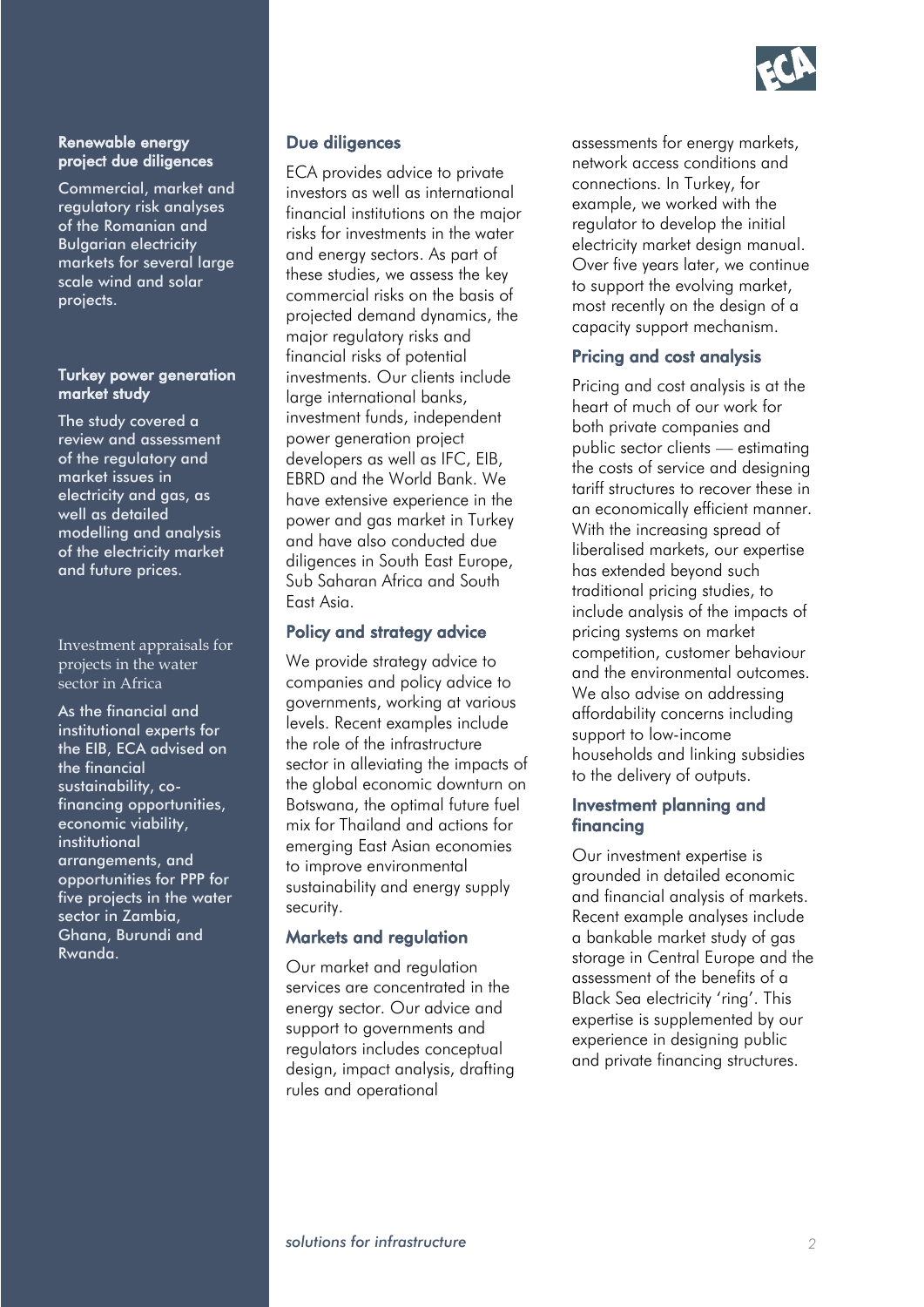

#### Ghana IPP due diligence

Commercial and regulatory due diligence for a gas fired independent power plant in Ghana with a particular focus on assessing the credit worthiness of gas the electricity offtaker.

#### Financial feasibility of hydropower plant in Kenya

Financial feasibility assessment covering recommendations on cost of capital, provisions of financial projections and identification of financial risk to the project.

#### Gas storage market analysis

For a private client, ECA provided a value of gas in storage given the costs of supply interruptions. The study provided an assessment of the market opportunities and risks for storage, and the resulting economic value of the potential projects.

## **Clients**

#### Companies and enterprises

AES Corporation (United Kingdom) BG Storage and BG Transco (United Kingdom) EdF Energy Networks (United Kingdom) Egyptian Electricity Holding Company Electricity Authority of Cyprus Electricity of Vietnam Elektroprivreda Srbije (Serbia) EnTec Inc (United Kingdom) Energiaki Thessalonikis S.A. (Greece) Enerjisa GDF SUEZ Georgian International Oil Corporation HE&D (Greece) Kenya Power & Light Company Logica (United Kingdom) Marguerite Fund Mytilineos S.A. (Greece) Nigerian National Petroleum Corporation National Transmission and Dispatch Company (Pakistan) **PetroBangla** PetroVietnam Saudi Aramco Shell / SPDC (Nigeria) SNC-Lavalin (Canada) State Power Corporation (China) TXU Eastern Power and Energy Trading Ltd (United Kingdom) Zimbabwe Electricity Supply Authority

## International financing institutions and agencies

Agence Française de Développement African Development Bank Asian Development Bank Department for International Development (United Kingdom) European Agency for Reconstruction European Bank for Reconstruction and Development European Commission European Investment Bank Global Environment Facility Global Gas Flaring Reduction

Global Partnership for Output-Based Aid GTZ (Germany) Infrastructure Consortium for Africa International Finance Corporation Japanese Bank for International Co-operation KfW (Germany) Know How Fund (United Kingdom) Overseas Private Investment Corporation (OPIC) Public-Private Infrastructure Advisory Facility World Bank Group

## **Regulators**

Agency for the Regulation of Natural Monopolies (Kazakhstan) Commission for Energy Regulation (Ireland) Croatian Energy Regulatory Agency Egyptian Water Regulatory Authority Electricity Authority of Cambodia Electricity Regulatory Authority of Vietnam Energy Market Regulatory Authority (Turkey) Energy Policy and Planning Office (Thailand) Energy Regulatory Authority (Mongolia) Energy Regulatory Commission (Armenia) Energy Regulatory Office (Kosovo) Ethiopian Electric Agency Israel Natural Gas Authority Lesotho Electricity and Water Regulatory Authority National Electricity Regulatory Commission (Ukraine) Oil and Gas Regulatory Authority (Pakistan) Public Utilities Commission of Sri Lanka Regulatory Authority for Energy (Greece) State Energy and Water Regulatory Commission (Bulgaria)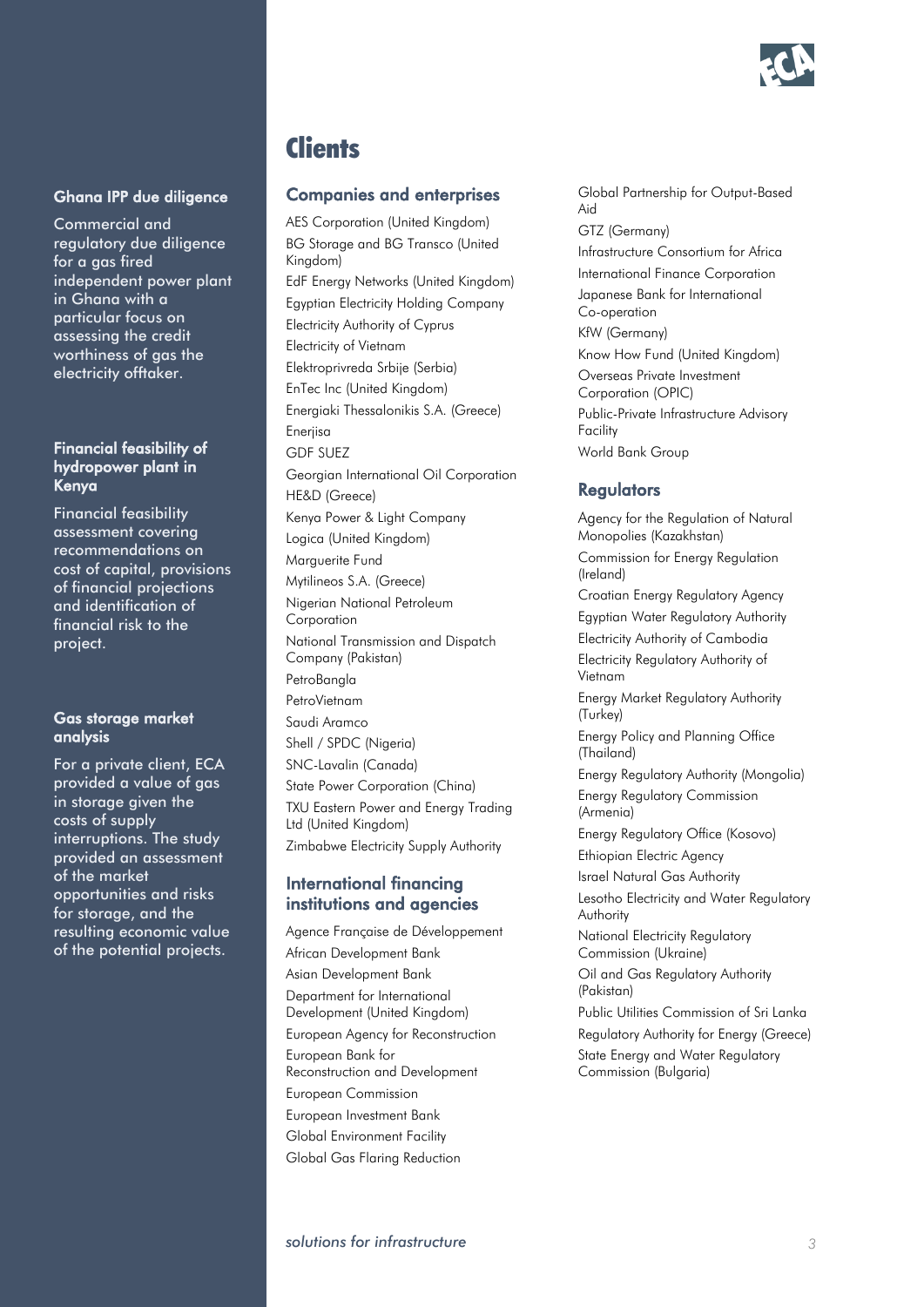



Ray Tomkins



Paul Lewington



Peter Robinson



William Derbyshire



Frederik Beelitz

## Our senior experts

## Ray Tomkins

Managing Director

Ray established ECA in 1997. His professional career spans 35 years and includes founding the Energy Policy Research Group at Imperial College, University of London and the energy and environment practice at ERM and London Economics. He leads much of ECA's gas sector work and due diligence work

[ray@eca-uk.com](mailto:ray@eca-uk.com)

#### Paul Lewington **Director**

Paul has over 25 years' experience as an energy economist. He is an expert on pricing and cost analysis, recently leading projects on the development of long-run marginal cost estimates for the Cypriot regulatory agency, time-of-use prices for electricity in Egypt and gas pricing strategy in Iraq.

[paul.lewington@eca-uk.com](mailto:paul.lewington@eca-uk.com)

## Peter Robinson

#### Director for Africa

Peter has over 30 years' experience as a consultant in energy, water and telecoms. Based in Zimbabwe for many years, Peter relocated to London in 2007 and maintains a strong focus on Africa. He has worked with senior officials in many countries and has advised several regional institutions on the delivery of urban and water services.

[peter.robinson@eca-uk.com](mailto:peter.robinson@eca-uk.com)

## William Derbyshire

Director for Asia

William has 15 years' experience in consulting on utility regulation and energy markets. He has been a long-term advisor to the electricity regulatory agencies in Kosovo and Vietnam as they introduce new power markets. William is based in our Bangkok office.

[william.derbyshire@eca-uk.com](mailto:william.derbyshire@eca-uk.com)

## Frederik Beelitz

**Director** 

Frederik is experienced in energy policy issues and energy infrastructure economics. His advice primarily covers financial and commercial analyses, pricing, energy masterplan studies and regulatory economics. Frederik's core area of expertise is in natural gas markets but he is also experienced in the electricity sector, involving projects covering renewable energy support mechanisms, infrastructure programme reviews and social cost benefit analyses.

[fred.beelitz@eca-uk.com](mailto:william.derbyshire@eca-uk.com)

*solutions for infrastructure 4*